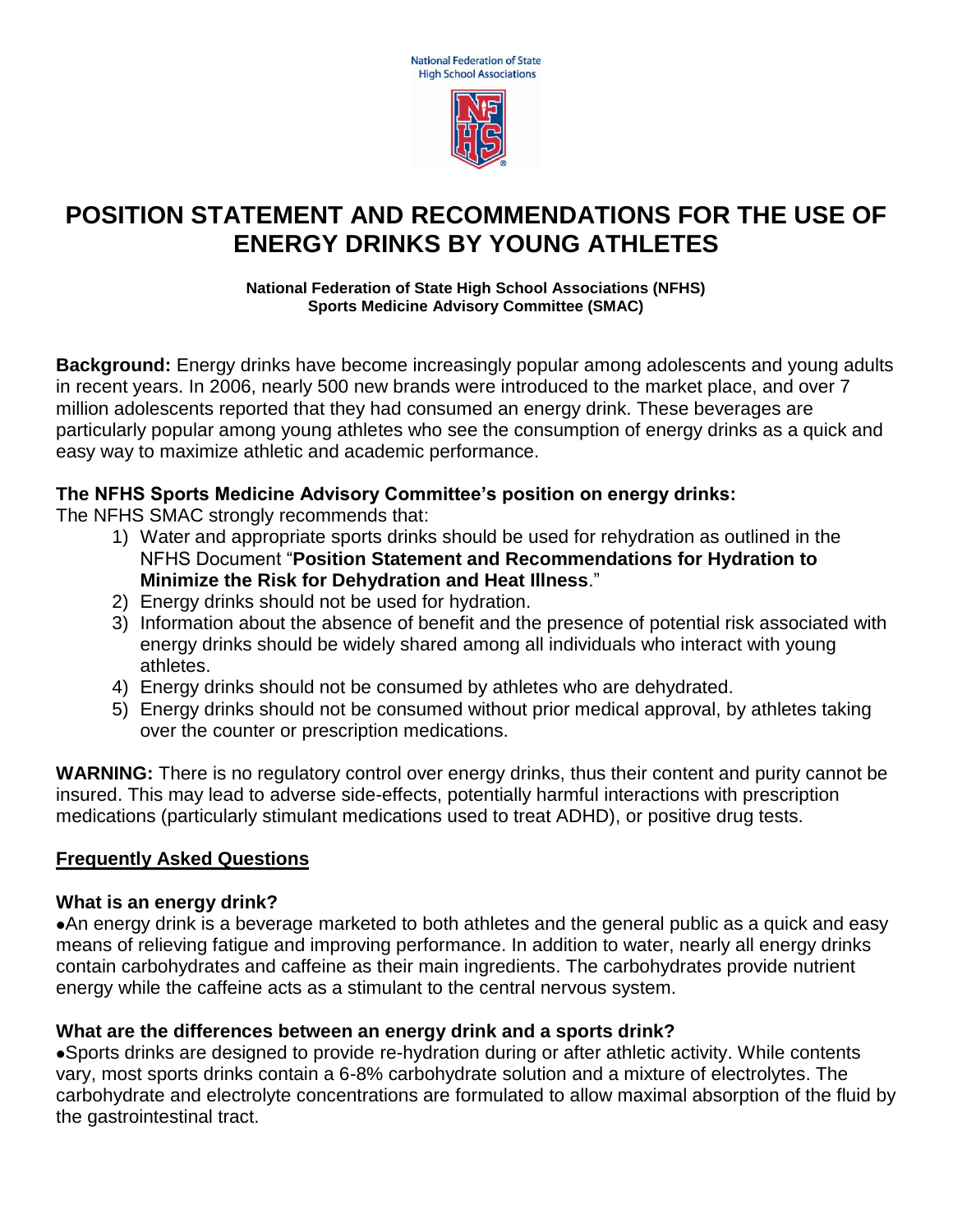Energy drinks contain a higher concentration of carbohydrate (usually 9-10%), and thus a larger number of calories than sports drinks. They also contain high amounts of caffeine and, in some cases, other nutritional supplements. **Energy drinks are not designed to re-hydrate athletes during activity and should not be used in such circumstances**.

#### **What ingredients are found in energy drinks?**

Carbohydrates- Most energy drinks have from 18g to 25 g of carbohydrate per 8 ounces. The high carbohydrate concentration will impede absorption of fluid in the gastrointestinal tract.

Caffeine- Nearly all energy drinks contain some amount of "natural" or synthetic caffeine. The caffeine concentration may range from the equivalent to an 8 ounce cup of coffee (85mg) to more than twice that amount.

Herbs- Many energy drinks include herbal forms of caffeine such as guarana seeds, kola nuts, and Yerba mate leaves, in addition to synthetic caffeine. The "performance enhancing" effects and health benefits of other herbs like Astragalus, Echinacea, Ginko biloba, ginseng, and countless other herbs have not been well established by scientific studies.

Vitamins- Athletes with even reasonably good diets should be assured that they are not at risk for vitamin deficiency and do not need supplementation. There is no evidence to suggest that vitamin supplementation improves athletic performance. Female athletes may benefit from iron and calcium supplementation, but these are more easily and inexpensively obtained in pill form rather than energy drinks.

Protein and amino acids- Only a small amount of protein is used as fuel for exercise. Carbohydrates are utilized as the primary fuel source. No scientific evidence exists to support claims that amino acids enhance athletic performance. Protein, and the amino acids which compose it, are available less expensively in food.

Other ingredients- With the hundreds of energy drink brands that are available, the potential ingredients which they may contain are virtually unlimited. Possible additions include pyruvate, creatine, carnitine, medium-chain triglycerides, and even oxygen.

#### **What are the possible effects of using energy drinks?**

Central nervous system- Caffeine often has the effect of making a person feel "energized." Studies have shown some performance-enhancing benefits from caffeine at high doses (6mg/kg of body weight). Such high doses of caffeine may produce light headedness, tremor, impaired sleep and difficulty with fine motor control, and may exceed drug testing caffeine thresholds.

Gastrointestinal system- The high concentrations of carbohydrates found in energy drinks may delay gastric emptying, resulting in a feeling of being bloated. Abdominal cramping may also occur. Both carbohydrates and caffeine in the high concentrations found in most energy drinks can cause diarrhea.

Dehydration- Energy drinks should not be used for the purposes of hydration or re-hydration. The high carbohydrate concentration results in slow absorption from the gastrointestinal tract and may cause diarrhea. Caffeine acts as a diuretic and, therefore, results in increased fluid loss.

Positive drug tests- Like all nutritional supplements, there is little or no regulatory oversight of energy drinks. The purity of the products cannot be assured and it is possible that they may contain banned substances.